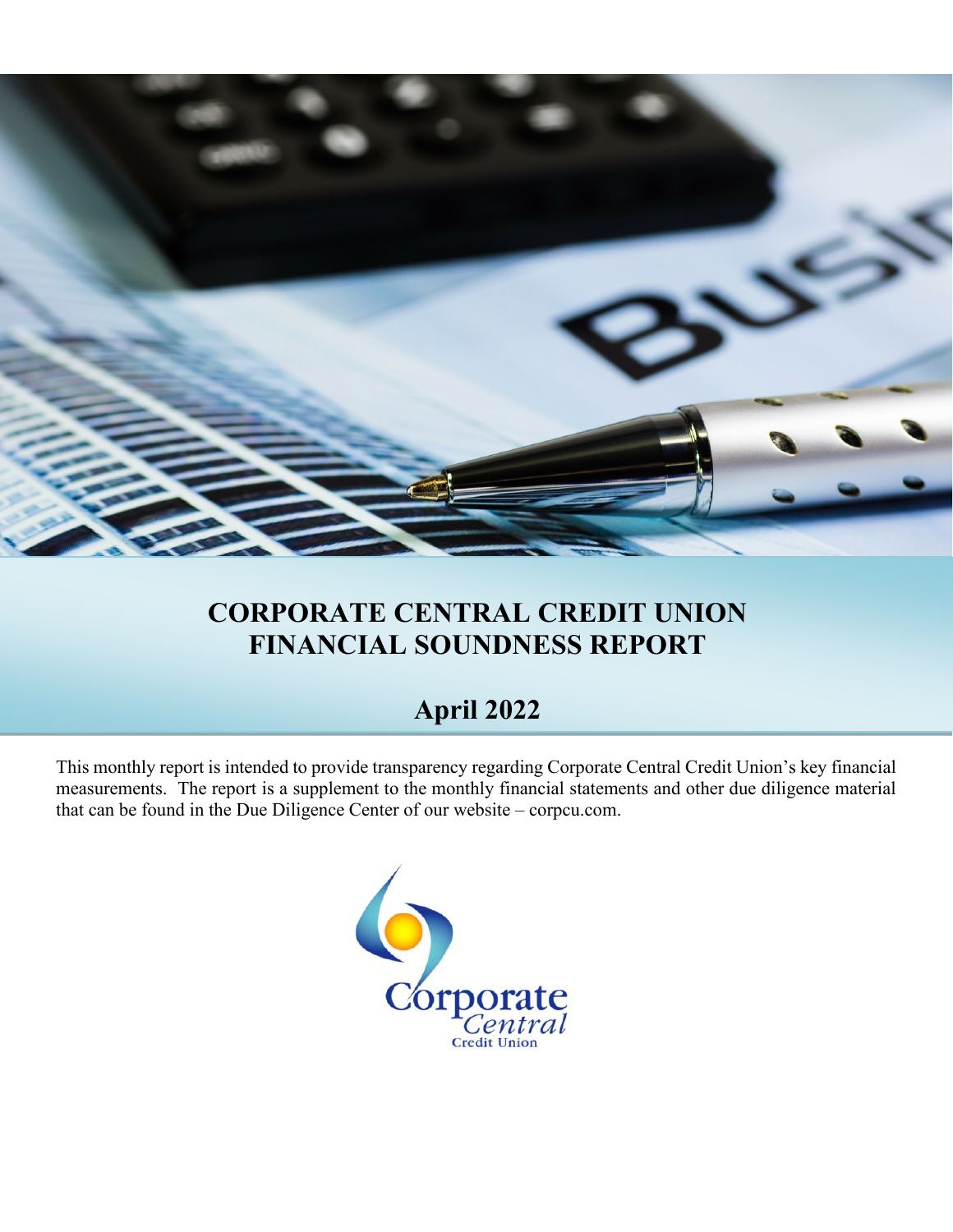## **Diversification**

As of April 30, 2022, Corporate Central had 27.1% of the investment and loan portfolio in deposits at the Federal Reserve. Investments in credit card asset-backed securities (ABS) represented 15.9%, FFELP student loan ABS, which are comprised of student loan-backed securities that are at least 97.0% guaranteed by the Department of Education, accounted for 10.7%, auto loan/lease ABS represented 15.2%, and equipment ABS represented 1.3% of the portfolio. Commercial Paper (CP) represented 6.6%, agency mortgage-backed securities, including agency commercial mortgage-backed securities (MBS) represented 5.5%, government & agency debentures represented 17.6%, member loans comprised 0.1%, and Home Equity ABS accounted for less than 0.01% of the total portfolio.



# **Corporate Central's Portfolio Breakdown (Excluding Cash) Year over Year**

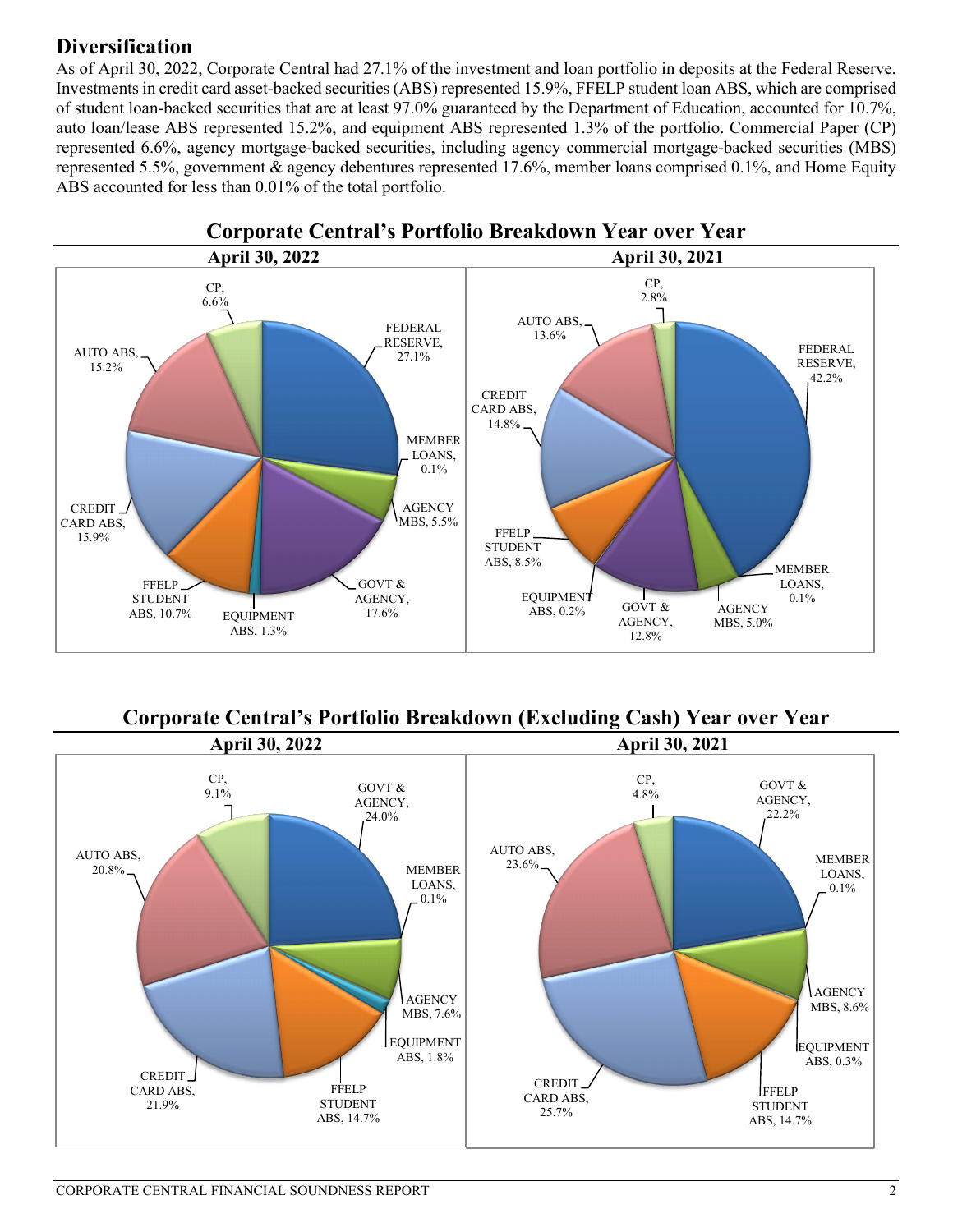The risk rating breakdown and unrealized loss of (\$42,674,014) on our investment portfolio can be seen below. Corporate Central classifies all marketable securities holdings as Available-For-Sale (AFS), which means all investments are markedto-market monthly. In the first quarter of 2022, market yields soared higher at the fastest pace in nearly 40-years as expectations of the extent and timing of potential Fed hikes increased. This rise in yields continued in April and caused a decline in market values on fixed rate investments, resulting in an increase in unrealized losses over the last several months.

#### **Marketable Securities as of April 30, 2022**

|                                           | <b>Book Value</b> | <b>Market Value</b> | <b>Unrealized G/L</b> |
|-------------------------------------------|-------------------|---------------------|-----------------------|
| U.S. Gov't/Agency                         | \$830,692,933     | \$812,397,539       | (S18, 295, 394)       |
| <b>Minimal Amount of Credit Risk</b>      | \$1,795,365,842   | \$1,770,993,874     | (S24, 371, 968)       |
| More than a Minimal Amount of Credit Risk | \$226,671         | \$220,019           | (S6, 652)             |
| <b>Totals</b>                             | \$2,626,285,446   | \$2,583,611,432     | $(*42,674,014)$       |

### **Corporate Central's Capital Position as of April 30, 2022**

|                                            | 04/30/22<br>Capital |          | <b>Risk-Based</b> | <b>Regulatory Requirements-Well</b><br><b>Capitalized Levels</b> |                  |
|--------------------------------------------|---------------------|----------|-------------------|------------------------------------------------------------------|------------------|
|                                            | Capital             | Ratios*  | Capital**         | <b>Current</b>                                                   | <b>Benchmark</b> |
| <b>Retained Earnings</b>                   | \$132,263,917       | $3.73\%$ | $10.52\%$         | $1.50\%$ RE                                                      | $2.50\%$ RE      |
| <b>Perpetual Contributed Capital (PCC)</b> | \$117,850,396       | 3.32%    | 9.37%             |                                                                  |                  |
| Tier 1 (Core) Capital*                     | \$250,114,313       | 7.05%    | 19.89%            | $5\%$ Core &                                                     |                  |
|                                            |                     |          |                   | $6\%$ (RB)                                                       |                  |
| <b>Tier 2 Capital</b>                      | \$46,882,904        | $1.33\%$ | $3.72\%$          |                                                                  |                  |
| Total Capital**                            | \$296,997,217       | 8.38%    | 23.61%            | $10\%$ (RB)                                                      |                  |

\*Capital ratios are capital divided by 12-month moving Daily Average Net Assets (DANA).

\*\*Risk-based (RB) capital ratios are capital divided by 12-month average, month-end Risk-Based Assets (RBA).

\*12-Month DANA - \$3,546,055,544 \*\*12-Month Average RBA - \$1,257,766,211

The graph below includes the Tier-1 Capital Ratios and RE Ratios and the regulatory well-capitalized requirements for each measurement.

Beginning in 2020, Corporate Central launched a multidimensional strategy to support our capital ratios during this period of unprecedented deposit and asset growth driven by the pandemic. This strategy has resulted in a total increase in Tier 1 capital of \$84.6 million, or 45.8%, since the beginning of 2020 in addition to redirecting approximately \$5 billion in deposits into off-balance sheet products over that same timeframe, which allowed Corporate Central to remain well-capitalized throughout this extraordinary period. Substantial deposit growth due to the pandemic continues to be a challenge. Corporate Central will continue to work hard to ensure that it is solidly positioned in relation to requirements.

# Tier 1 Capital & Retained Earnings Ratios

Including Regulatory Well-Capitalized Requirements